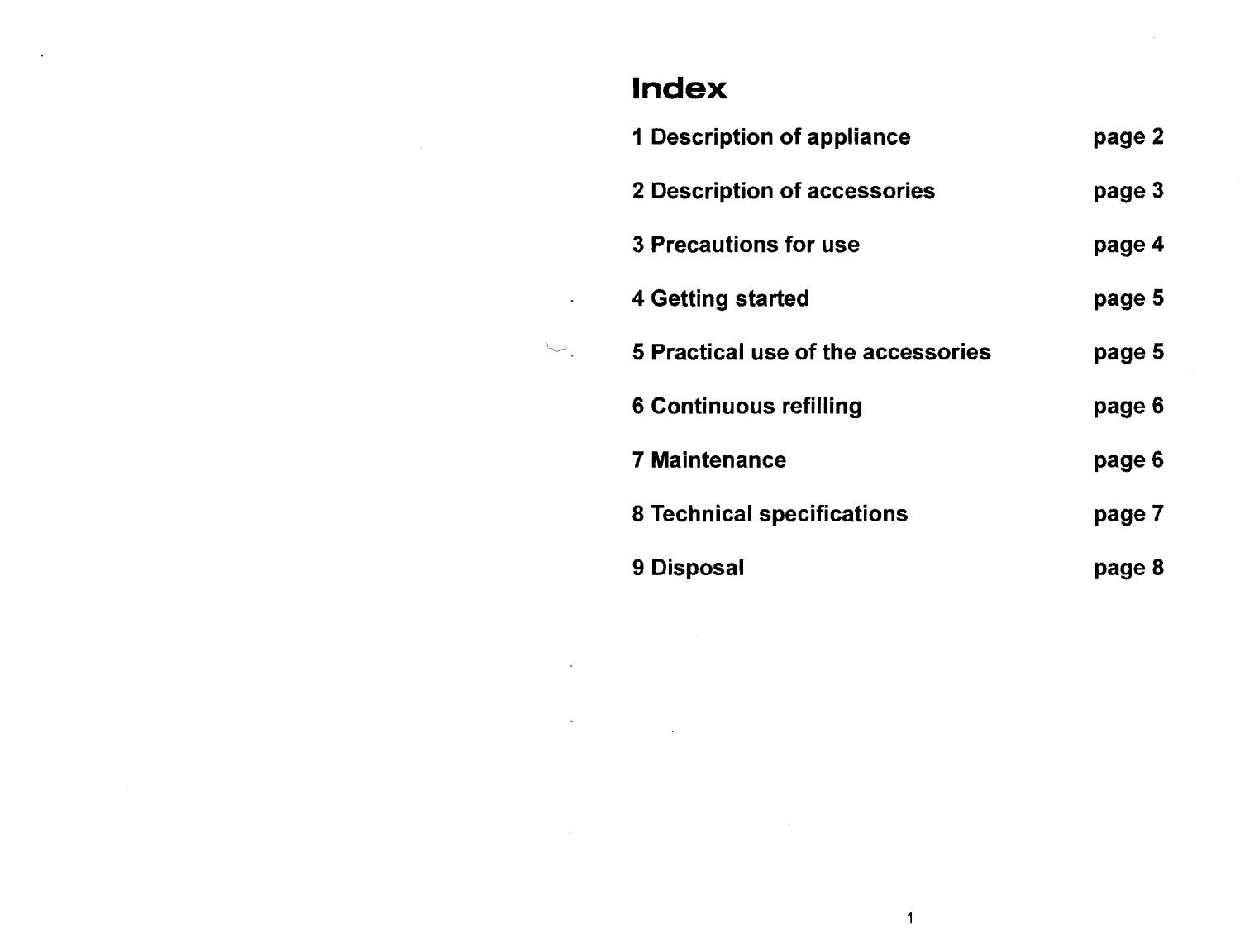### **1.Description of the appliance**



1 Tank cap

 $\frac{1}{2}$ 

- 2 Carry handle
- 3 Iron/steam switch
- 4 Main switch
- 5 "No water" warning light
- 6 "Steam ready" warning light
- 7 Pressure gauge
- 8 Steam adjustment knob
- 9 Monobloc socket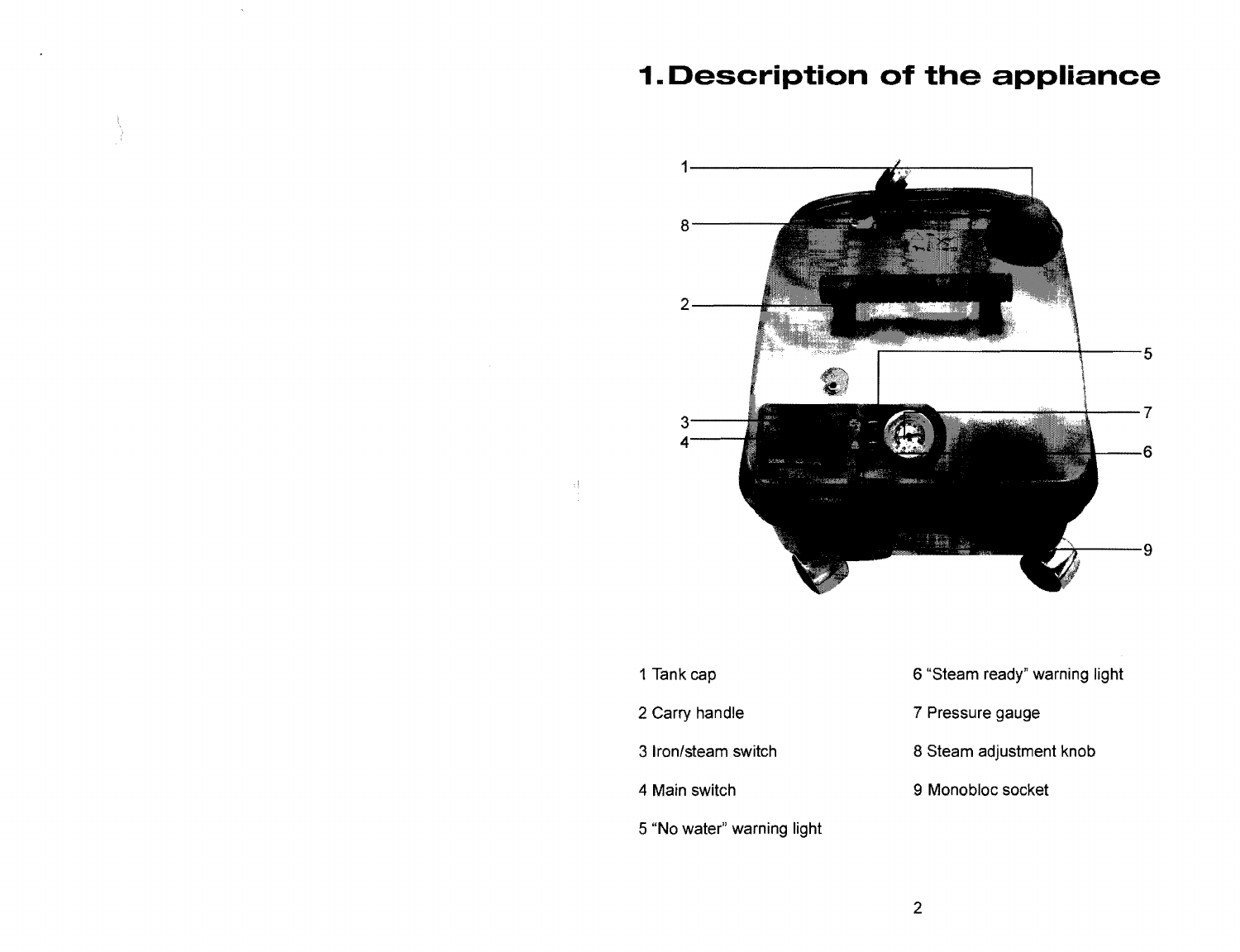### **2. Description of Accessories**



- 10 Rectangular brush with bristle cover
- 11 Extension tubes
- 12 Triangular brush
- 13 One hole nozzle
- 14 Three hole nozzle
- 15 Window cleaner
- 16 Small round brush
- 17 Round brush
- 18 Grip unit
- 19 Small triangular brush
- 20 Steam lance medium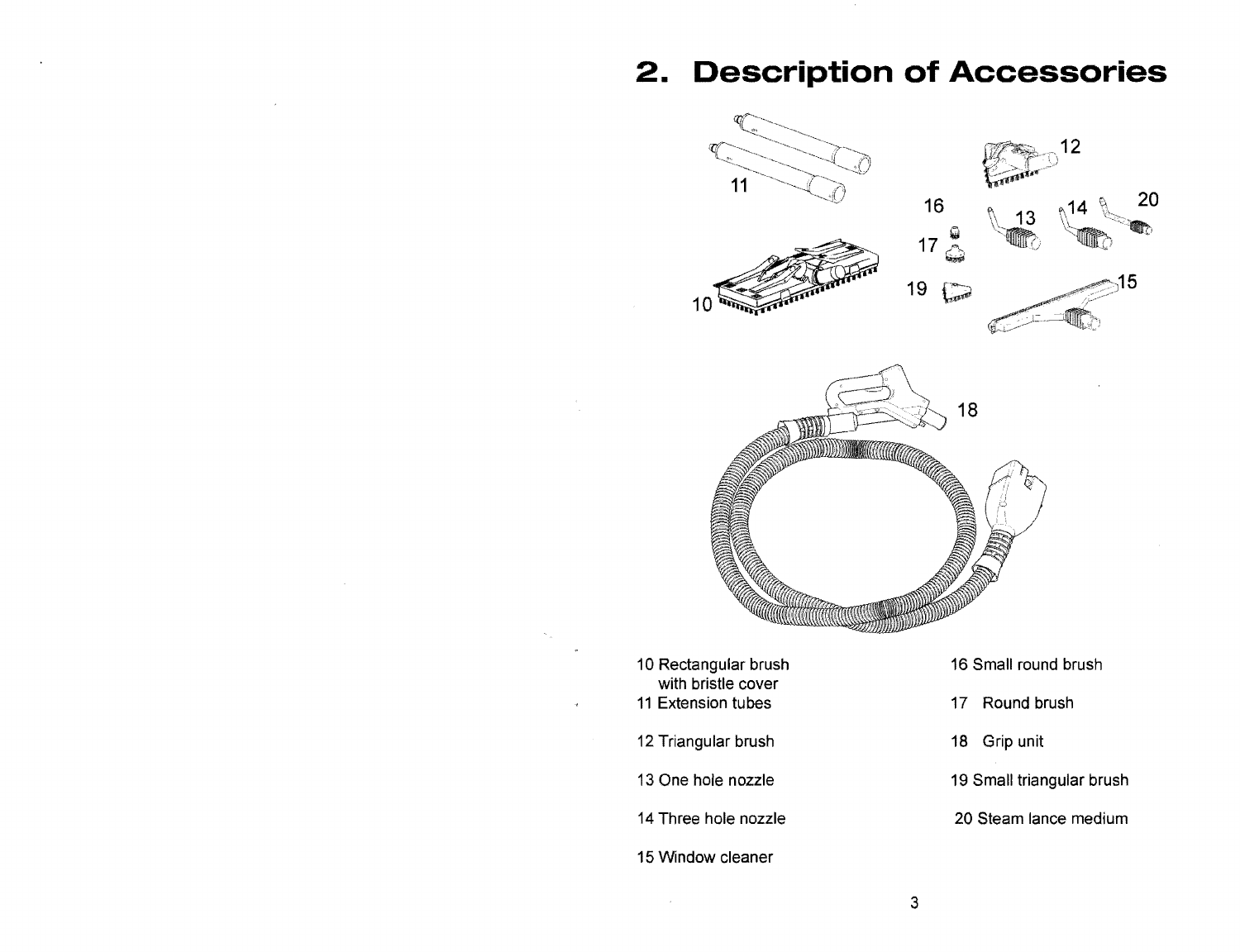# 3 **. Important Safety Instructions**

- 1. Carefully read the instructions contained in this handbook because they provide important information concerning use and maintenance.
- 2. After removing the packing, check the good condition of the generator, paying attention to the generator casing and the iron.
- 3. Dispose of the packing plastic bags, as Children could use them for their games and be suffocated.
- 4. In case of doubt, do not use the appliance; contact qualified personnel.
- 5. Before connecting the appliance, make sure the dataplate specifications comply with those of your electrical system. The electrical dataplate is located on the bottom of the generator.
- 6. In case of incompatibility between the socket and the generator plug, have the socket replaced with another of suitable type by qualified personnel; the latter must also make sure that the section of the cables contained in the socket is suitable for the power absorbed by the generator.
- 7. In general it is inadvisable to use adapters, multiple sockets and/or extensions: whenever their use is indispensable, only use single adapters or multiple adapters and extensions complying with current safety standards.
- 8. Do not use the generator if the cord or plug are damaged. Do not use the generator after any anomalous functioning. In this case, switch it off, without tampering with it. For possible cable replacement or repair, see an Authorized Technical Assistance Centre.
- 9. If the generator is dropped or tips over, immediately switch it off and disconnect the power plug.
- 10. This generator must only be used for the purpose for which it is expressly designed, i.e. for household cleaning. Any other use is deemed improper and therefore dangerous. The manufacturer cannot be held responsible for any damage due to improper, correct or unreasonable use.
- 11. Do not use the appliance in the presence of explosives, highly flammable substances, gas or flames.
- 12. Never leave the generator unattended in the presence of children.
- 13. Do not let children or incompetent persons use the appliance unless adequately supervised.
- 14. Disconnect the plug from the socket when the appliance is not being used, before filling or emptying the tank or before any cleaning or maintenance operation.
- 15. When deciding to no longer use this appliance, make sure to render it unusable. After removing the plug from the socket, cut off the power cord! Also make sure to render harmless all those parts that could constitute a potential danger, especially for children, who could use the unserviceable appliance for their games.<br> **AM RARNING Danger of scalding. Never**



 $\frac{1}{2}$ 

Hotsteam **WARNING! Danger of scalding. Never direct the hot steam jet at persons, animals, power outlets, electrical appliances or for cleaning**<br>the appliance.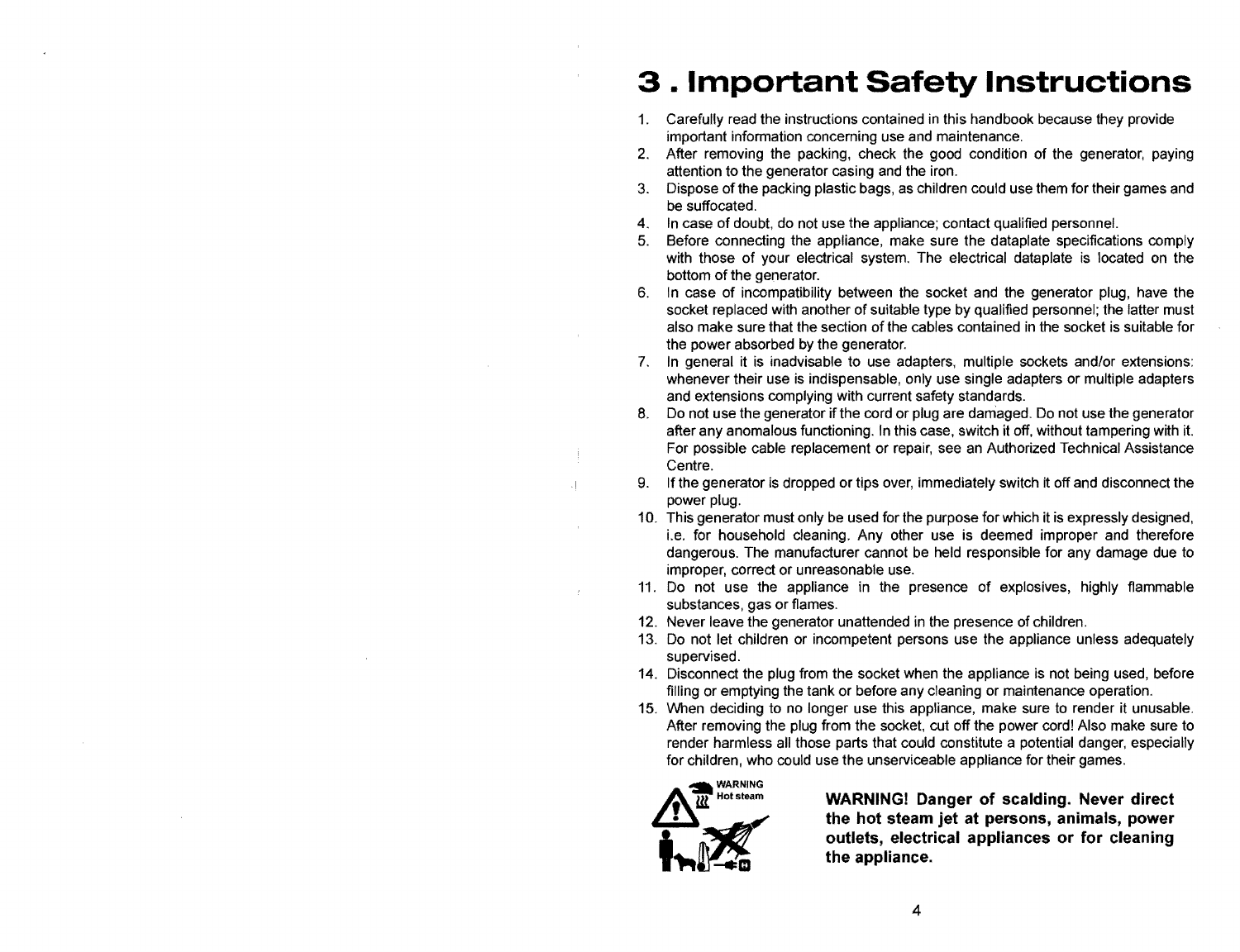## **Grounding instructions**

This appliance must be grounded. If it should malfunction or breakdown, grounding provides a path of least resistance for electric current to reduce the risk of electric shock. This appliance is equipped with a cord having an equipment-grounding conductor and grounding plug. The plug must be inserted into an appropriate outlet that is properly installed and grounded in accordance with all local codes and ordinances.



WARNING - Improper connection of the equipment-grounding conductor can result in a risk of electric shock. Check with a qualified electrician or service person if you are in doubt as to whether the outlet is properly grounded. Do not modify the plug provided with the appliance - if it will not fit the outlet, have a proper outlet installed by a qualified electrician.

This appliance is for use on a nominal 120-volt circuit and has a grounding attachment plug that looks like the plug illustrated the Figure. Make sure that the appliance is connected to an outlet having the same configuration as the plug. No adaptor should be used with this appliance.

## **4. Getting started**

Remove the tank cap (1), and fill the tank with approx. 2 litres of tap water. Distilled water can also be used, adding one glass of tap water. Refit the cap and connect the power cable to the electrical socket.

Turn the appliance on by pressing the switches (3 and 4).

The appliance starts to get hot with the green light (6) flashing. The appliance is ready to use as soon as the green becomes fixed.

Open the door of the monobloc socket (9) and connect the grip unit plug. Make sure to correctly fit the plug.

After connecting the plug, press the trigger on the handle to deliver steam.

### **Use of the accessories**

All the accessories are fitted in the same way.

Fit the required accessory on the gun of the flexible tube.

**Caution!** Make sure to work initially with a weak jet of steam and increase the intensity of steam according to needs, by operating the knob (8).

#### **Rectangular brush (10)**

(

 $\sqrt{\phantom{a}}$ 

 $\overline{\mathcal{M}}$  $\ell$ 

Used to clean hard floors, or for cleaning floors or surfaces in wooden, parquet, carpets and mats. For cleaning delicate floors, it is advisable to wrap the brush with the cloth supplied or a rag, fixing it to the brush with the handy clips.

To clean carpets and mats, it is advisable to insert the bristle cover accessory for sliding on the surfaces to be treated without ruining the fibres; spray the steam carefully with a weak jet, then clean with the brush wrapped with the rag.

For stubborn dirt or residuals of previously used detersives, several treatments will be necessary in order to obtain a satisfactory and even result.

For the subsequent treatment, repeat the procedure using a dry rag wrapped on the brush.

#### **Cleaning walls and ceiling**

Connect the extension tubes when necessary and fit the brush equipped with bristle cover and dry rag.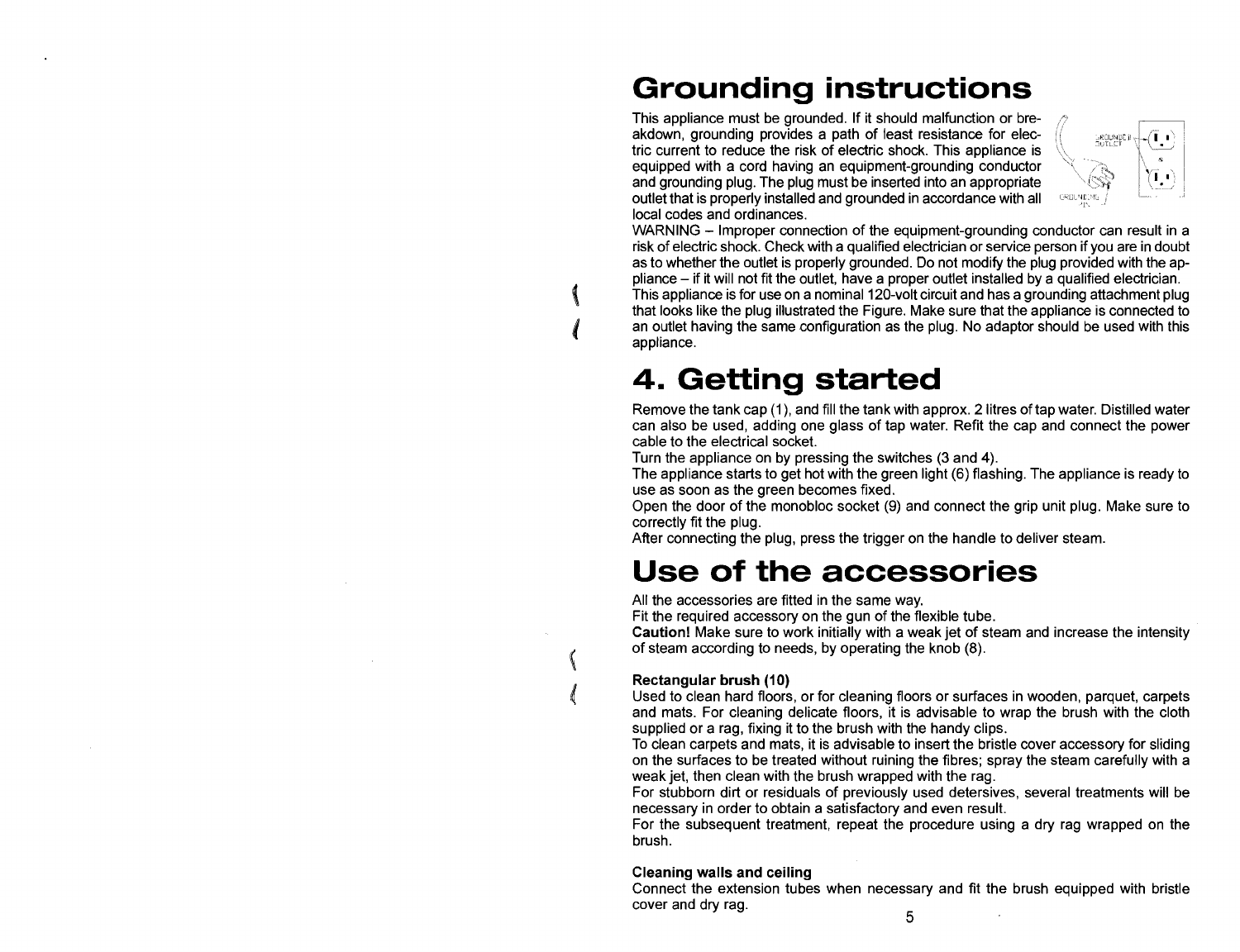#### **Extension tubes**

With these accessories, combined with the flexible tube, it is possible to clean floors, in combination with the brushes and with the other accessories, on high or hard to reach surfaces, cupboards, doors, stairs, etc. Caution: after several minutes use, these accessories can scald, therefore it is advisable to wait a few minutes before detaching them.

#### **Triangular brush (12)**

The same use as the rectangular brush, where the use of the latter is inconvenient.

#### **One/Three hole nozzle (13-14)**

This accessory can be used individually, or in combination with the brushes 16 and 17 which fit on the accessory. It is used for cleaning all those areas that cannot be reached with other accessories.

This accessory is particularly recommended for removing dirt and grease from: joints on work surfaces, join grooves or cracks

- $\overline{a}$ oven hoods or glass
- steel or enamelled sinks
- wash-basins, bathtubs, bidets, WCs, showers, taps
- doors, windows and stairs

#### **Window cleaner (15)**

 $\mathsf{I}$ 

This accessory is useful for cleaning windows or smooth surfaces such as bathroom tiles, shower panels, etc.

#### **Small triangular brush (19)** (use with 3 Hole Nozzle)

Use to get into corners. Attach the 3 hole nozzle to the hose handle and then the brush to the nozzle. Set the steam dial to medium pressure for stovetops, kitchen countertops, kitchen or bathroom sinks, dishwasher interior, fiberglass bathtubs, and glass shower doors. You can spray a natural cleaner of your choice on the surface to be cleaned if the area is extremely dirty. The steam will enhance the cleaning power of the steam.

### **6. Continuous filling**

This appliance is equipped with continuous filling. In fact, if the water finishes, the boiler can be filled without switching the appliance off and waiting for it to cool. To refill, proceed as follows: simply remove the tank cap and add water, close the cap and resume cleaning work.

### **7. Maintenance**

As the appliance works with tap water, regular antiscale treatment is necessary to ensure its long life and efficient operation. The frequency of treatment depends on the type of water and the length of use. With water of average hardness (10° 15°) and normal; domestic use, antiscale treatment is recommended at least every three months.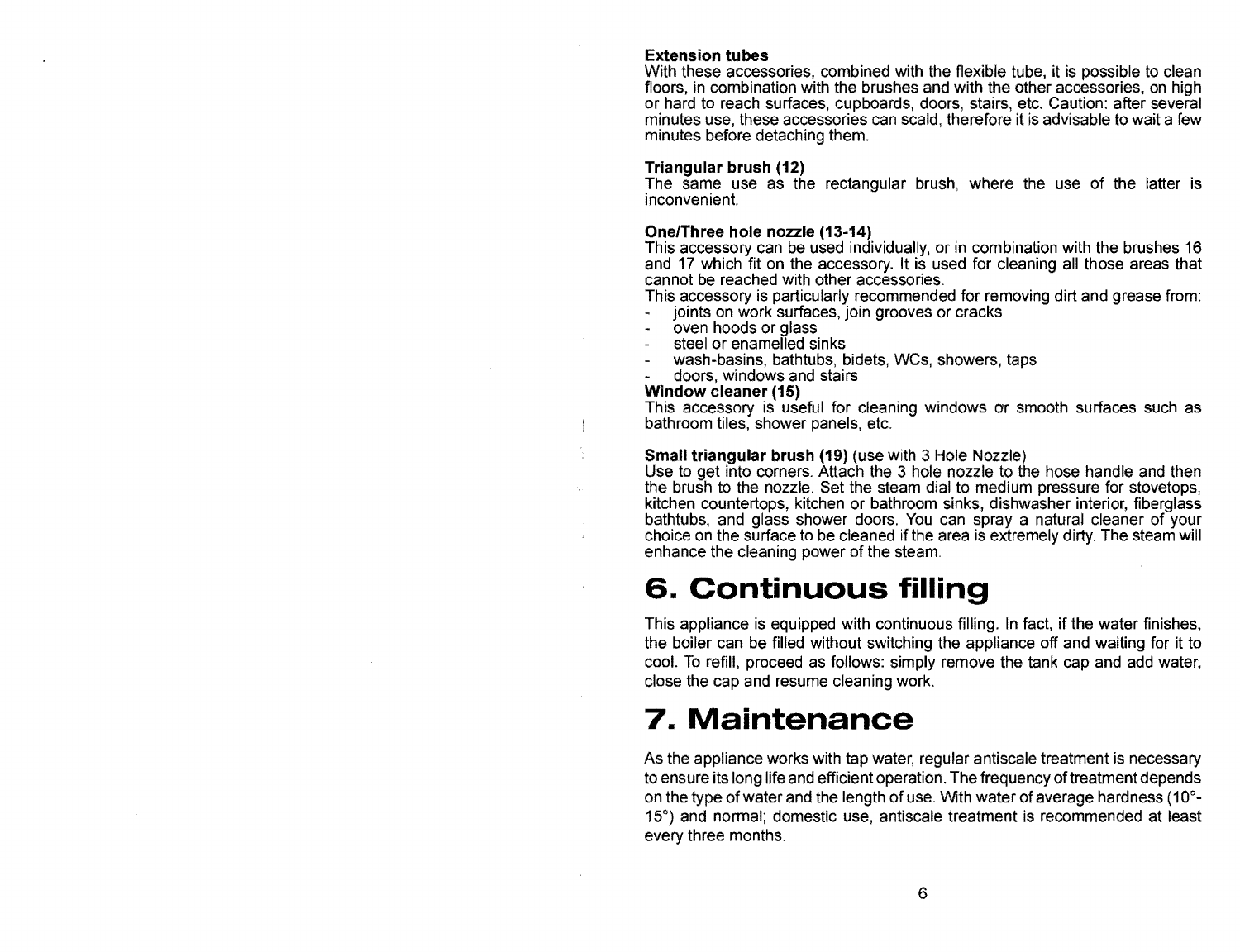Then proceed as follows:

Empty the boiler by unscrewing the drain plug located under the appliance.

Caution: only unscrew the plug when the appliance is cold and completely discharged of steam.

- Refit the drain plug.
- Fill the tank with approx. 2 litres of water and add an normal antiscale product in the recommended quantity, then refit the plug.
- Turn on the main switch and the steam switch.
- Wait for the green light to come on.
- Turn off the switch (4) and completely discharge the remaining steam by means of the trigger on the handle.
- Allow the appliance to cool for a few hours.
- Empty the appliance and rinse the tank with clean water at least twice. If using a water-vinegar solution, leave the appliance for a few hours or over night before emptying it, then rinse thoroughly and repeatedly.

### **S. Technical specifications**

| Generator                |                 |  |
|--------------------------|-----------------|--|
| Power supply             | 120V-60Hz       |  |
| Boiler power             | 1000+700W       |  |
| Tank capacity            | 2 litri         |  |
| Steam pressure           | 4,5 bar/450 kPa |  |
| Steam temperature        | 150°C           |  |
| Transformer              | 5V              |  |
| Protection rating        | IPx4            |  |
| Max. power               | 1800W           |  |
| Boiler internal capacity | 0,71            |  |

#### Composition

Casing in stainless steel Boiler in stainless steel Pressure switch set to 4,5 Bar Steam outlet control solenoid valve Siliconed electrical wires

#### Safety

Steam pressure adjustment pressure switch Temperature safety thermostat Safety valve Electrical wires protected with silicone